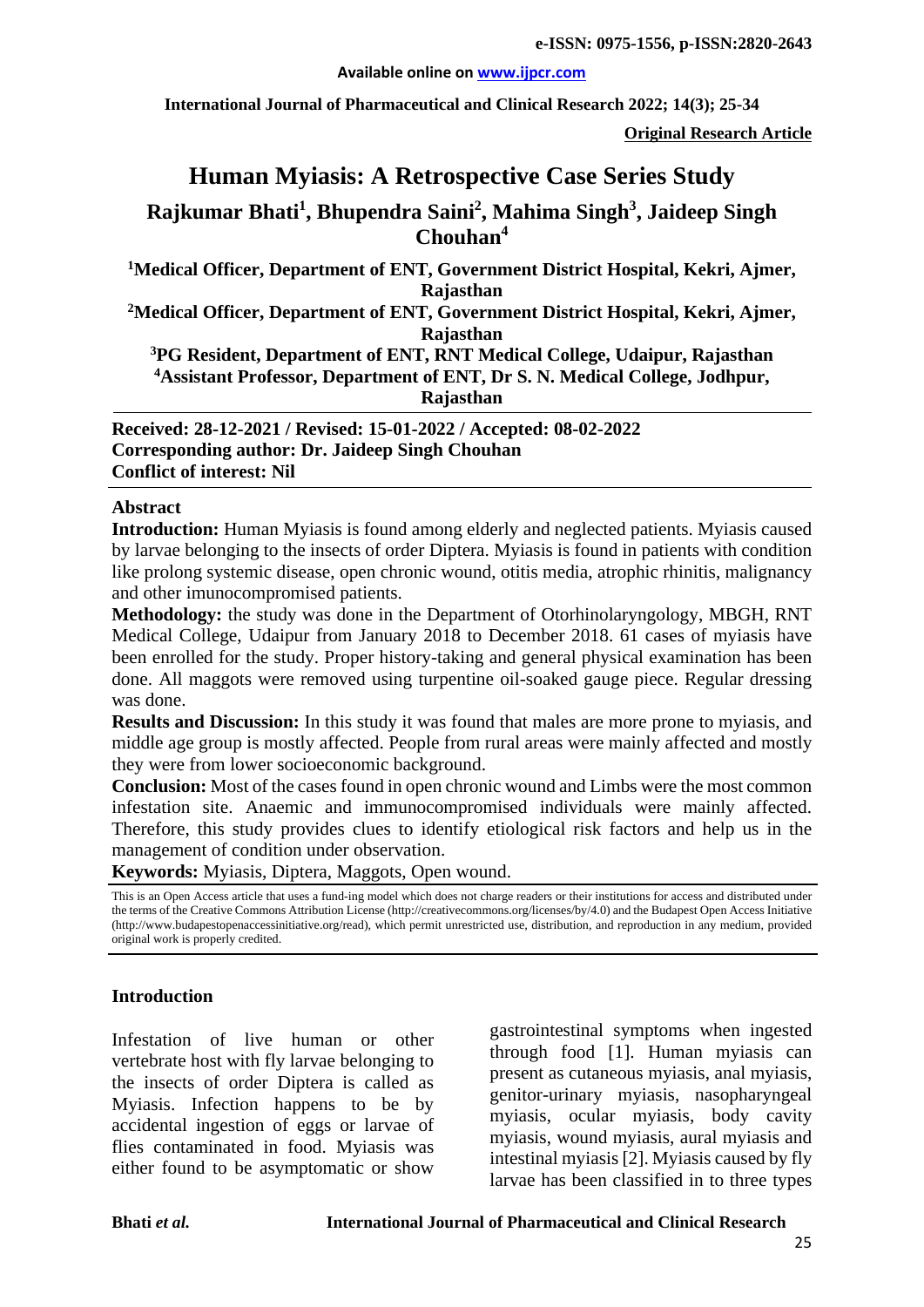including obligatory myiasis, facultative myiasis and accidental myiasis. Fly larvae that require living tissue to survive are responsible for obligatory myiasis, those that infest on wounded or necrosing tissue cause facultative myiasis and those fly larvae that are accidentally ingested or deposited on tissues of human or animals may be responsible for accidental myiasis. Fly larvae belonging to the families Calliphoridae (blowflies), Rhinoestrus spp. (botflies), Gasterophilus spp., Hypoderma spp., Chrysoma spp. and Sarcophagidae (flesh flies) are frequently responsible for myiasis in both pet and domestic animals and humans. Other fly larvae belonging to Anisopodidae, piophilidae, Stratiomyidae and syrphidae occasionally cause myiasis. Depending on the relationship between the host and the infesting fly larvae species, myiasis can be of specific, semi specific or accidental. Flies that need a host for larval development cause specific myiasis Dermatobiahominis (human botfly), Cordylobia anthropophagi (tumbu fly), Oestrus ovis (sheep botfly), Hypodermabovis (cattle botflies or ox warbles), Gasterophilus spp. (horse botfly), Cochliomyiahominivorax (new world screwworm fly), Chrysomyabezziana (old world screwworm fly), Auchmeromyiasenegalensis (Congo floor maggot) and Cuterebra spp. (rodent and rabbit botfly) [3]. Non-specific myiasis is caused by flies that lay eggs in decaying animal or vegetable matter which also develop larvae in open wounds or sores include Lucilia spp. (green botfly), Cochliomyia spp. (blue botfly), Phormia spp. ( black botfly), Calliphora spp.(blowfly) and Sarcophaga spp. (flesh fly or sarcophagids) [4]. Flies that do not need any host to develop, deposit eggs accidentally leading to pseudomyiasis which is caused by Muscadomestica (housefly), Fannia spp. (latrine flies), Eriatalistenax (rat-tailed maggots) and Muscina spp. [5]. More than fifty flies have been reportedly responsible for different types of myiasis in humans. Previous studies have showed that M. Stabulans, the common housefly is responsible for majority of cases of myiasis as the female fly oviposits around 150 eggs on the food or other decaying matter which later undergo developmental changes involving three larval stages (Figure 1) before transforming in to pupa [6,7]. In most of the cases, the appearance of fly larvae just indicates the consumption of food contaminated with larvae and not considered as infection. This is true because 90% of fly larvae infestation is accidental and fly larvae cannot survive and rarely produce complications [8]. Few parasitic diepterous flies only have the ability to grow on dead, necrosing or living tissues [9]. Though gastrointestinal myiasis is common, other sites from which fly larvae are reported include skin, nasopharynx, eye, ear, wounds and genitourinary tract [10-18]. Incidence of myiasis was found to be related to seasonal variations where majority of the reports have been during the end of the summer through rainy season when flies breed and are found in large numbers [19]. Myiasis is a cause of concern not only in the community but also a threat in hospitals of developing and low socioeconomic countries [20]. Reports of myiasis in intensive care units of hospitals are available [21]. A probable transfer of fly larvae from mother to child was also reported in literature. Basically myiasis is the infestation of maggots the immature developmental stage of diepterous flies. Studies have observed myiasis both in animals and human [6]. Poor hygiene and low socioeconomic conditions which are normally found in rural population can be predisposed to this condition [19]. Previous reports have suggested that children may be prone to myiasis more frequently considering their playing habitats and hygiene [22].

# **Epidemiology:**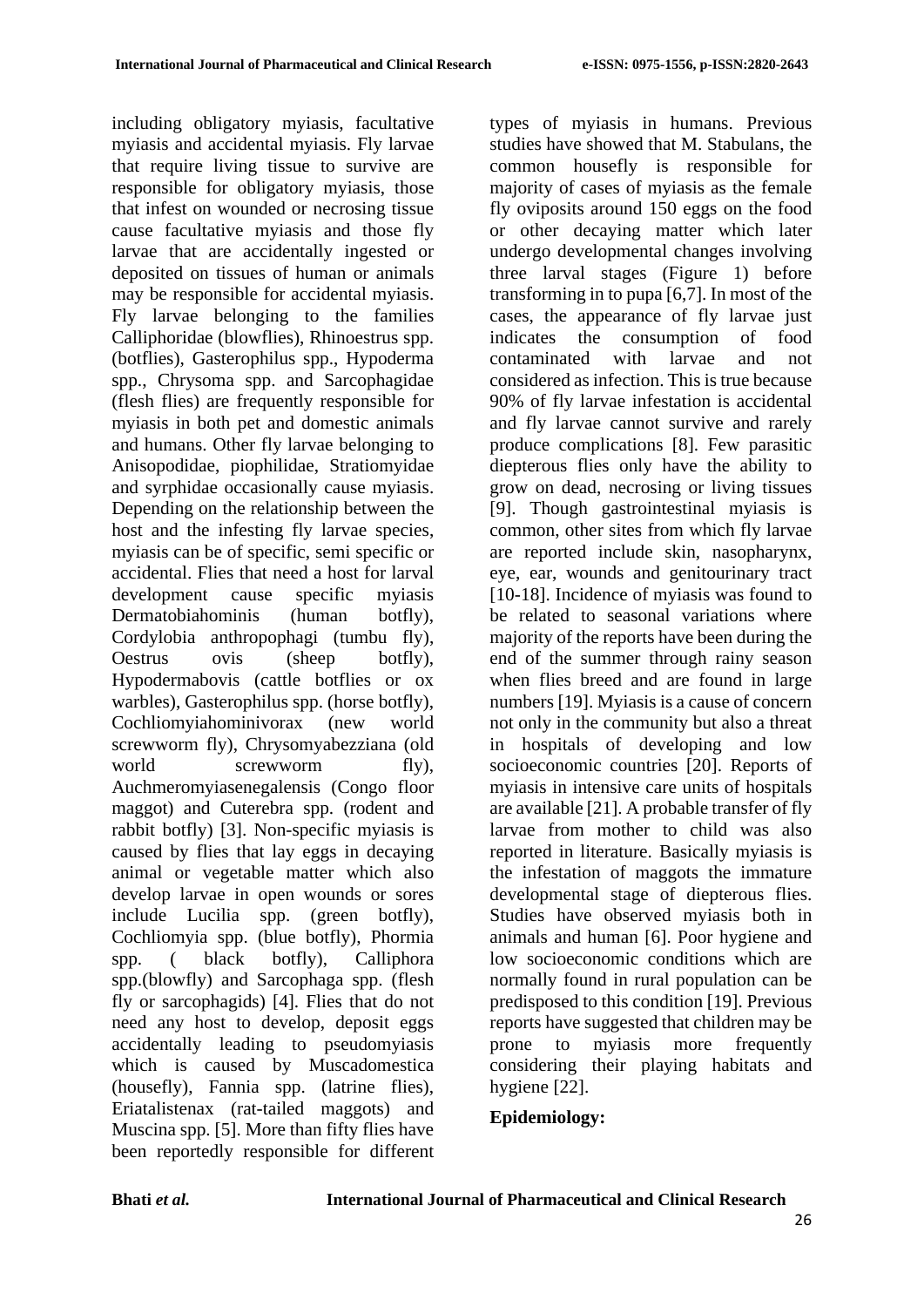Human myiasis is most common in tropical regions, though reports of fly larval infestation are available throughout the world [4,19,23]. Travelling to larval endemic areas may be a predisposing factor. Fly larvae show parasitism during their 1st to 3rd in star stages which later leave the host to continue their life cycle as pupa and then into adult flies (Figure 2). Climate conditions including humidity and warm environment help larval developmental stages. Studies have showed that myiasis may be due to fly larvae that are endemically present in a particular region or can be imported from other regions mainly by travelling [23,24]. Most of the fly larvae are transmitted to humans through pet or domestic animals that are infested by larvae. Veterinarians therefore should be vigilant and take necessary precautions to disinfest animals that are transported through continents. Emphasis has been shifted to molecular methods for studies on biology, epidemiology, phylogenetic and taxonomy (identification) of fly larvae that can produce significant economic loses [25,26]. Fly larvae comprise both medical and veterinary importance as a legal evidence in forensic entomology and is responsible as a vector for transmission of livestock parasites/pathogens. Human myiasis is rare in developed countries and may be frequently seen in tropical and sub tropical regions. Geriartric age group, poor hygiene, low socioeconomic conditions, underlying metabolic disorders such as diabetes, vascular disease reducing blood circulation and cancerous conditions can predispose to human myiasis [27,28]. Studies have shown that larvae adapt themselves to a particular environment and undergo hypobiosis either inside or outside the host, according to climatic environmental condition and season. Reports of infestation of a certain type of fly larvae among domestic animals in southern Europe and use of specific antiparasitic treatment could well explain the degree of parasitic biodiversity and the level of species selection in fly larvae [7]. Heavy rain falls may predispose livestock to be infested with fly larvae that may in turn lead to infestation in other inhabitants including humans. Forest dwelling either due to professional cause or otherwise can predispose to fly larval infestation. Human myiasis is directly related to the endemicity of the fly larval species prevalent in that area [23].

### **Clinical features:**

Human myiasis clinical features vary according to the site of infestation and the type and number of fly larvae. Asymptomatic infestation cannot be ruled out. Obligate myiasis causing flies create nasopharyngeal cavities (nasal bots), digestive tract bots and even involve any internal organs of animals and human [29]. Larvae can be deposited in the eye causing painful ophthalmomyiasis resembling a foreign body in the eye sensation. Inflammatory reaction at the site if larviposition due to mast cell activation and IgE production may limit larval development [30]. Larvae accidentally ingested in mouth can be present in oral cavity in the damaged gums and teeth spaces. Larval infestation of skin, cutaneous myiasis can present in different forms like furuncularmyiasis, creeping myiasis, wound myiasis and subcutaneous myiasis. Cutaneous myiasis or larva migrans (normally observed in *Ancylostomaduodenale*a nematode) can be seen on feet, buttocks and trunk and presents as a boil, pruritic or erythematous, pain full masses or lines formed due to movement of larvae in skin and sub cutaneous tissues [31]. Larval presence in the ear (aural myiasis), can lead to perforation of tympanic membrane, hearing loss and hemorrhage and rarely the larvae may migrate in to meninges. Gastrointestinal myiasis, caused due to accidental ingestion of fly larvae may be presenting as nausea, vomiting, abdominal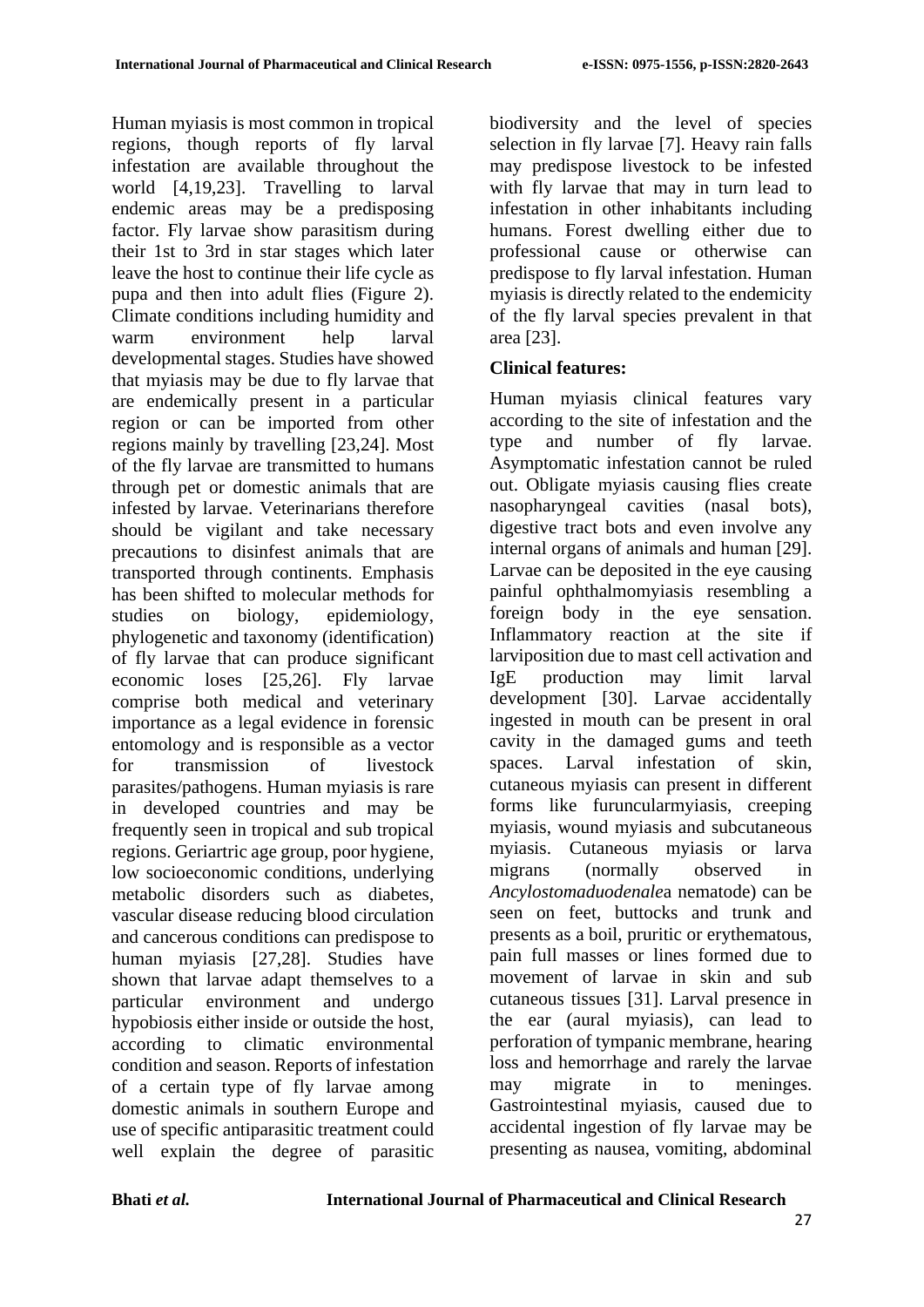pain, abdominal distention, loss of appetite, weight loss and episodic diarrhea similar to intestinal parasites. Larvae from gastrointestinal tract may move in to skin and other organs. Gastrointestinal myiasis is most often ignored as pseudo myiasis as most fly larvae die before reaching small intestines due to acidity. Myiasis cases involving various other organs, with different underlying conditions are reported in literature. Reports of infection in neonates reveal no predilection to age. Nosocomial myiasis though rare has been reported [32, 33]. So this study was planned to investigate the clinic-etiological pattern and management of myiasis.

# **Material and Methods:**

The study was conducted in the Department of Otorhinolaryngology, MBGH, RNT Medical College, Udaipur. It is a retrospective observational study conducted for a period of 12 months (January 2018–December 2018). 61 cases of myiasis taken for the study. All the patients with maggots were included in the study after taking proper informed and written consent. Patients who did not give consent for the study, were excluded. The patients in this study were categorized under following Heads: age, gender, address, SEC and systemic comorbidities, site of myiasis, local comorbidities, mental status, hospital stay, and complications.

# **Data collection procedure:**

# **Examination:**

Each patient thoroughly examined for myiasis site, otorhinolaryngological and general condition. Any history regarding ear/nasal discharge, aural/nasal pain, aural/nasal bleeding, and passing of maggots from the ear/nasal cavity/oral cavity and surrounding the head and the neck region, malignancy, ruptured or surgically created wound, history of chemotherapy or radiotherapy, prolonged steroid therapy, HIV, diabetes mellitus, and anemia were taken. Detailed inquiry about social status, condition of surrounding, and sanitation was taken

# **Observation:**

A brief general examination was conducted to assess the nutritional status and built of the patient, degree of dehydration, anemia or any central nervous system examination done with complicated cases. A detailed Systemic and ENT examination was carried out and any abnormality was noted down. Complete hemogram, blood sugar level, liver and kidney function test and urine routine microscopy, and X-ray mastoid Schuller's view & PNS water's view were carried out. Turpentine oil soaked gauze piece was kept over wound/ myiasis site and maggots were removed with forceps. After removal of maggots, cleaning of wound/ myiasis site was done and wound/myiasis site was covered with betadine soaked guaze. In aural myiasis, turpentine oil soaked wick was kept in external auditory canal and maggots were removed with Tilley's forceps. After removal of maggots, antibiotic drops were instilled and regular aural toileting was done[34]. All patients were treated with systemic antibiotic and intravenous fluids. After removing the maggots, they were disposed off after putting them in KMnO4 solution /boiling water.[35]

# **Results & Discussion:**

Human myiasis is most common in tropical regions, though reports of fly larval infestation are available throughout the world. Climate conditions including humidity and warm environment help larval developmental stages. Studies have showed that myiasis may be due to fly larvae that are endemically present in a particular region or can be imported from other regions mainly by travelling. In our study, out of 61 patients, 50 (81.97%) were male patients and 11 (18.03%) were female patients (**Table 1**). A study conducted by Singh *et al.* in 1993 on myiasis found that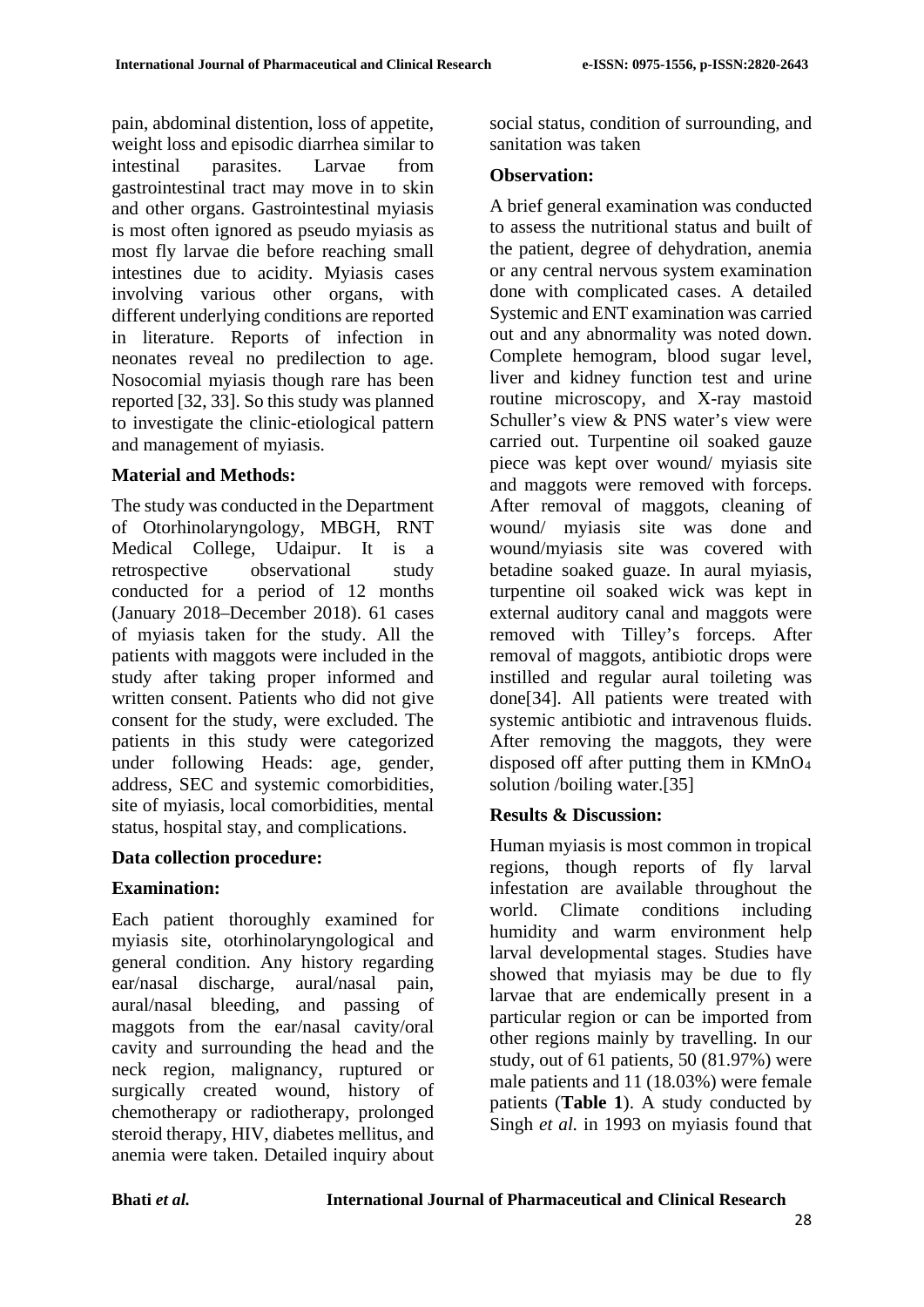57.8% cases were females and 41.8% cases were males. [37]

| <b>Table 1: Total Cases of Human Myiasis</b> |                    |                   |  |  |  |
|----------------------------------------------|--------------------|-------------------|--|--|--|
| <b>Sex</b>                                   | <b>Total cases</b> | <b>Percentage</b> |  |  |  |
| <b>Male</b>                                  | 50                 | 81.97%            |  |  |  |
| <b>Female</b>                                |                    | 18.03%            |  |  |  |
| <b>Total</b>                                 |                    | 100\%             |  |  |  |

|  | Table 2: Correlation with age and sex |  |
|--|---------------------------------------|--|
|  |                                       |  |

|                   |                 | $1000 \pm 0011$ changed with $0.001$ summary |                  |
|-------------------|-----------------|----------------------------------------------|------------------|
| Age group         | Male $(\% )$    | Female $(\% )$                               | Total $(\% )$    |
| $1-10$ yrs        | 3(6%)           | 1(9.09)                                      | $4(6.56\%)$      |
| $11-20$ yrs       | 2(4%)           | 2(18.18%)                                    | $4(6.56\%)$      |
| $21-30$ yrs       | 4(8%)           | $1(9.09\%)$                                  | $5(8.20\%)$      |
| $31-40$ yrs       | $10(20\%)$      | $0(0\%)$                                     | $10(16.39\%)$    |
| $41-50$ yrs       | 15 (30%)        | 3(27.27%)                                    | 18 (29.51%)      |
| 51-60 Yrs         | 10(20%)         | $1(9.09\%)$                                  | $11(18.03\%)$    |
| $>61$ yrs         | 6(12%)          | 3(27.27%)                                    | 9(14.75%)        |
| <b>Total</b>      | 50 (81.97%%)    | 11 (18.03%)                                  | $61(100\%)$      |
| Mean $Age \pm SD$ | $44.3 \pm 15.8$ | $41.3 \pm 22.3$                              | P value= $0.109$ |

Age varies between 2 and 75 years with slightly higher distribution in middle (41- 50 yrs) age groups. The overall mean age is 43.72 years. The mean age in female was **41.3±22.3** years and in male was **44.3±15.8**  years. There was slightly higher

predilection in male but the mean age difference between male and female were statistically insignificant **(P value 0.109)** (**Table 2**). According to a study done by Singh *et al.*, there was no sex predilection.[37]

| <b>District</b>          | Rural $(\% )$  | Urban $(\% )$ | Total $(\% )$ |
|--------------------------|----------------|---------------|---------------|
| Udaipur                  | 15 (37.50%)    | 17 (80.96%)   | 32(52.45%)    |
| Dungarpur                | $4(10\%)$      | $0(0\%)$      | $4(6.56\%)$   |
| Pali                     | $1(2.50\%)$    | $0(0\%)$      | $1(1.64\%)$   |
| Chittorgarh              | $5(12.50\%)$   | $2(9.52\%)$   | $7(11.48\%)$  |
| <b>Bhilwara</b>          | $4(10\%)$      | $0(0\%)$      | $4(6.56\%)$   |
| Pratapgarh               | $1(2.50\%)$    | $0(0\%)$      | $1(1.64\%)$   |
| Sirohi                   | $1(2.50\%)$    | $2(9.52\%)$   | $3(4.92\%)$   |
| <b>Banswara</b>          | 2(5%)          | $0(0\%)$      | $2(3.28\%)$   |
| Rajsamand                | $3(7.50\%)$    | $0(0\%)$      | $3(4.91\%)$   |
| Out of<br>rajasthan(from | $4(10\%)$      | $0(0\%)$      | $4(6.56\%)$   |
| m.p.)                    |                |               |               |
| <b>Total</b>             | 40 $(65.57\%)$ | 21 (34.43%)   | $61(100\%)$   |

#### **Table 3: Cases in Rural vs Urban area**

Myiasis is an uncommon disease in humans and common in rural areas compared to urban areas. All patients' social details were collected and analyzed thoroughly.

There were 21 (34.43%) cases residing in urban area, 40 (65.57%) cases were from rural area (**Table 3**). 59 (96.72%) cases were from lower SEC, whereas only 2  $(3.28\%)$  belonged to upper SEC. 1  $(1.64\%)$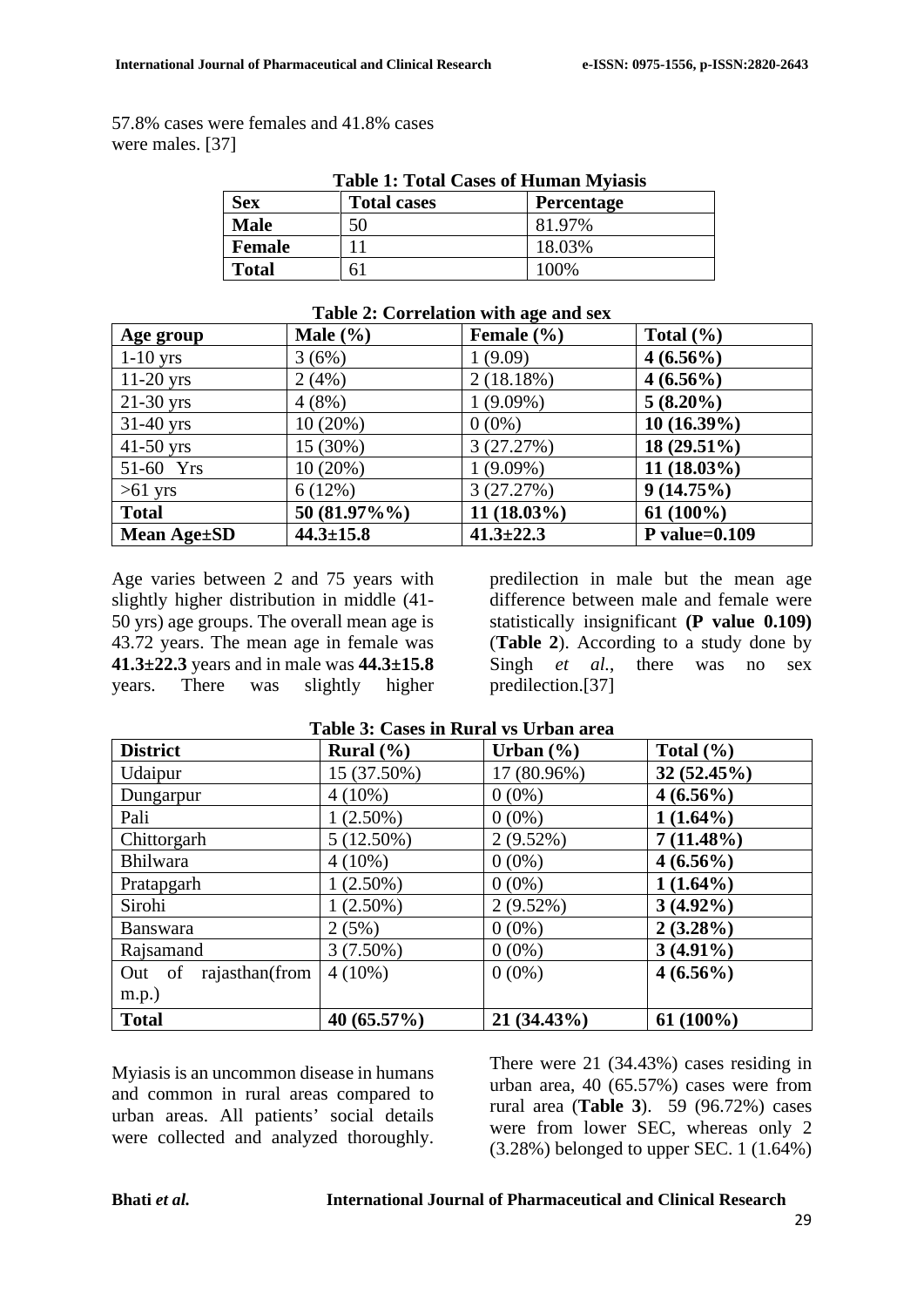patient was mentally retarded. 7 (11.48%) patients were destitute. A study by Gabriel *et al*. in 2008 on oral myiasis[38] and a case report by Al Jabr in 2015 on aural myiasis also support that poor SEC, illiteracy, and poor hygiene were significant predisposing factors for myiasis.[39]

We have observed that myiasis cases admitted in our institute were from Southern Rajasthan and frontline areas of Madhya Pradesh. 4 (6.56%) cases from transitional plain of luni basin, 47 (77.04%) cases from sub-humid southern plains, 6 (9.84%) cases from humid southern plains (agro-climatic zones) of rajasthan. Rest 4 (6.56%) cases were frontline areas of Madhya Pradesh.

All the patients were admitted in Isolation ward, MBGH, RNT Medical College, Udaipur, and managed with frequent manual removal of maggots, regular dressing with antibiotics cover which covers Gram positive and Gram negative bacteria, and mosquito netting during sleep to prevent the further laying of eggs.[39] The number of maggots significantly reduced on 3rd day of admission. The average hospital stay encountered was 3.9 days. A study by Pradip Mallik *et al.* in 2019 on myasis also shows similar average hospital stay.[40]



**Figure 1: Graph showing Incidence of occurrence according to months**

We have observed that myiasis commonly encountered during the period of September to November. (**Figure 1**). A study conducted by Singh *et al*. in 1993 on aural myiasis [37]and study by Pradip Mallik *et al.* in 2019 have shown that myiasis commonly encountered during the period of October to December.[40]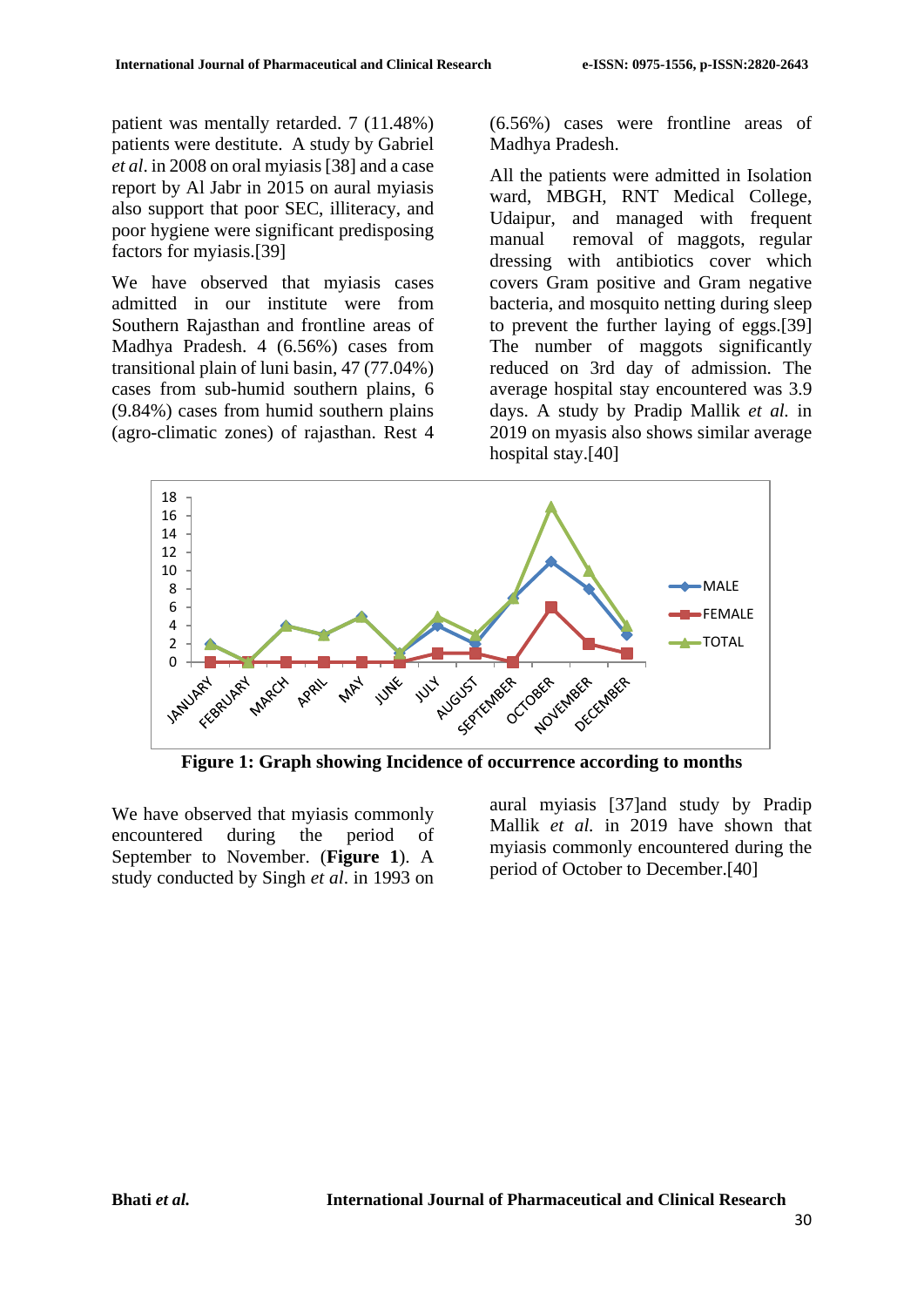



In our study, most common sites of infestation were limbs (33 out of 61 cases) followed by nose (9 out of 61 cases) and least common sites were torso (1 out of 61 cases) and perianal region (1 out of 61

cases) (**Figure 2**). A study conducted by Xianyi Zhou *et al.* in 2019 shown that 60 and 59 out of 199 cases of human myiasis most commonly occurred respectively in the mouth and limbs, especially the lower limbs.[41]



**Figure 3: Pie Chart Showing Underlying Diseases & Conditions**

In our study, most common underlying disease/condition recorded was open wounds with infection (54.10%) followed by atrophic rhinitis (14.75%) while least common was perianal abscess (1.64%) (**Figure 3**). In a study conducted by Xianyi Zhou *et al.* in 2019, open wounds with infections and bedridden/wheelchair bound/ debility were most commonly recorded as underlying disease/condition.[41]

In ENT myiasis, Intracranial extension, at least theoretically, is a possible dangerous complication of aural/nasal myiasis but in our study no intracranial extension seen in aural/nasal myaisis. A study of the 18 cases of aural myiasis by Pradip Mallik did not show any intracranial involvement secondary to an infested ear.[40] In our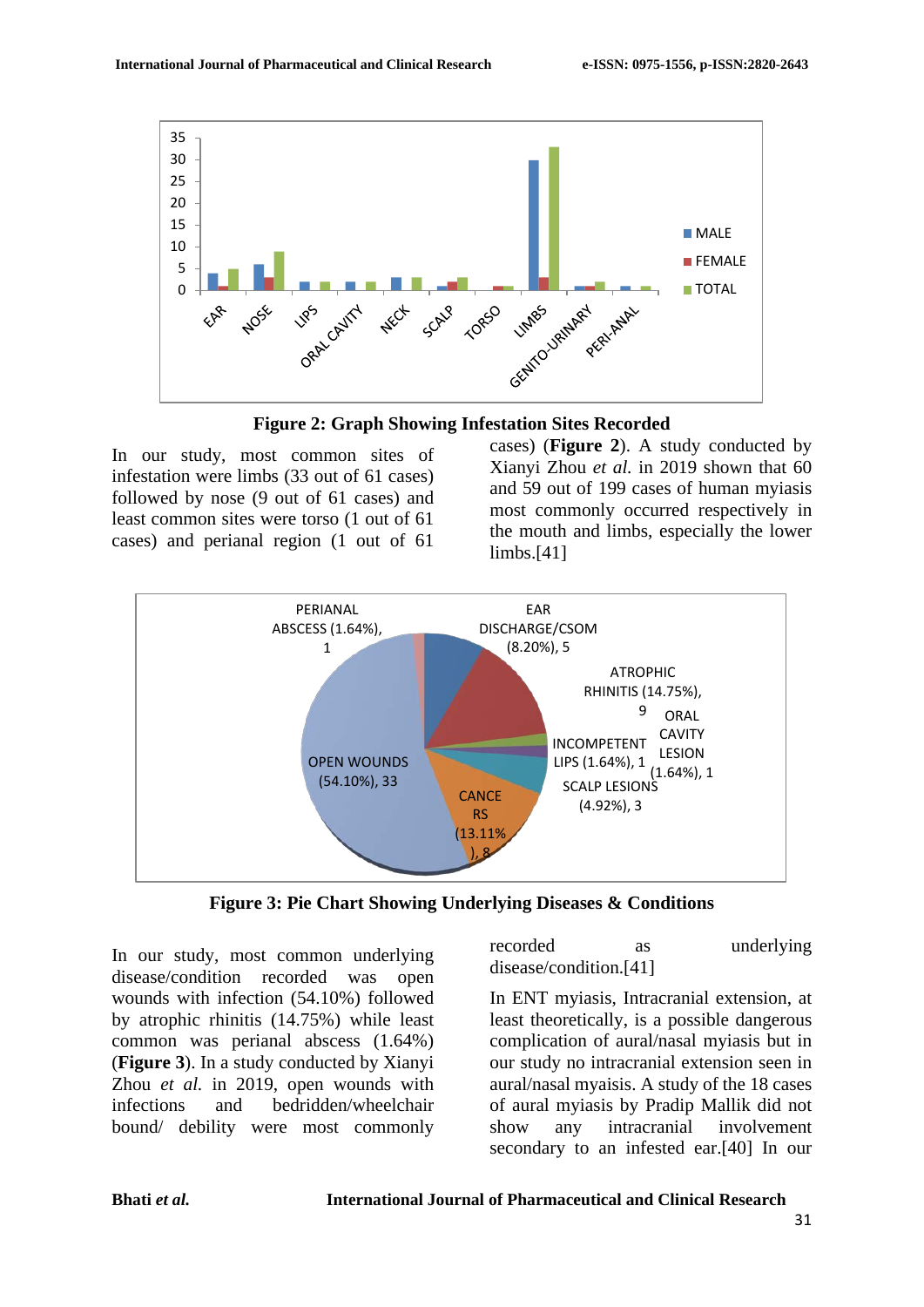study, one patient of myiasis expired due to MODS.

### **Conclusion:**

Myiasis is commonly affecting middle age group (41-50 yrs) patients. Slightly higher predilection was found in male but the mean age difference between male and female were statistically insignificant **(P value 0.109)**. In general, people residing in rural area have higher chances of getting infested due to poor personal hygiene, overcrowding, illiteracy, animal contact, and poor sanitation. Flies were attracted by foul smelling discharge and layed eggs. As per the observation, the most common local risk factor in general cases of myasis is chronic infected open wound. The most common local risk factorin aural myiasis is chronic otitis media and in nasal myiasis is atrophic rhinitis. As such, death due to myiasis is very rare. Treatment part consists of frequent manual removal of maggots, with topical and systemic antibiotic cover and mosquito netting during sleeping.

# **Financial support and sponsorship:**

The study was not funded/ sponsored by any government or commercial agencies.

# **References:**

- 1. John, david and Petri, William. Markell and Voge's Medical Parasitology: 9th Edition. Missouri: Saunders Elsevier 2006:P: 328-334.
- 2. Palmer ED. Entomology of the gastrointestinal tract: a brief review. Mil Med 1970:135: 165-176.
- 3. Angulo-Valadez CE, Scholl PJ, Cepeda-Palacios R, Jacquiet P, Dorchies P. Nasal bots a fascinating world! Vet Parasitol 2010:174: 19-25.
- 4. Fernandes LF, Pimenta FC, Fernandes FF. First report of human myiasis in GoiáS state, Brazil: frequency of different types of myiasis, their various

etiological agents, and associated factors. J Parasitol 2009:95: 32-38.

- 5. Dogra SS, Mahajan VK. Oral myiasis caused by Muscadomestica larvae in a child. Int J Pediatr Otorhinolaryngol 2009:73: 1604-1605.
- 6. Hall M, Wall R. Myiasis of humans and domestic animals. AdvParasitol 1995:35: 257-334.
- 7. Otranto D, Colwell DD.Biodiversity and extinction versus control of oestridcausing myiasis in Mediterranean area. Parasite 2008:15: 257-260.
- 8. Touré SM. Myiases of economic importance. Rev Sci Tech 1994:13: 1053 -1073.
- 9. Whitehorn JS, Whitehorn C, Thakrar NA, Hall MJ, Godfrey-Faussett P, et al. The dangers of an adventurous partner: *Cordylobiaanthropophaga* infestation in London. Trans R Soc Trop Med Hyg 2010:104: 374-375.
- 10. Avula JK, Avula H, Arora N, Manchukonda UK, Vivekavardhan Reddy N. Orofacialmyiasis of the gingiva and nasal cavity: a report of two cases and general review. J Periodontol 2011:82: 1383-1388.
- 11. Perez-Eid C, Mouffok N. Human urinary myiasis caused by Fannia canicularis (Diptera, Muscidae) larvae in Algeria. Presse Med 1999:28: 580- 581.
- 12. Shaunik A. Pelvic organ myiasis. ObstetGynecol 2006:107: 501-503.
- 13. Komori K, Hara K, Smith KG, Oda T, Karamine D. A case of lung myiasis caused by larvae of *Megaseliaspiracularis*Schmitz (Diptera: Phoridae). Trans R Soc Trop Med Hyg 1978:72: 467-470.
- 14. Yuichi C, Satoshi S, Masatomo H, et al. Vaginal myiasis due to *Sarcophagaperegrina* (Diptera: Sarcophagidae) on a patient with atrial fibrillation, cerebral infarction and leg amputation [abstract]. Med EntomolZool 2005:56: 247-49.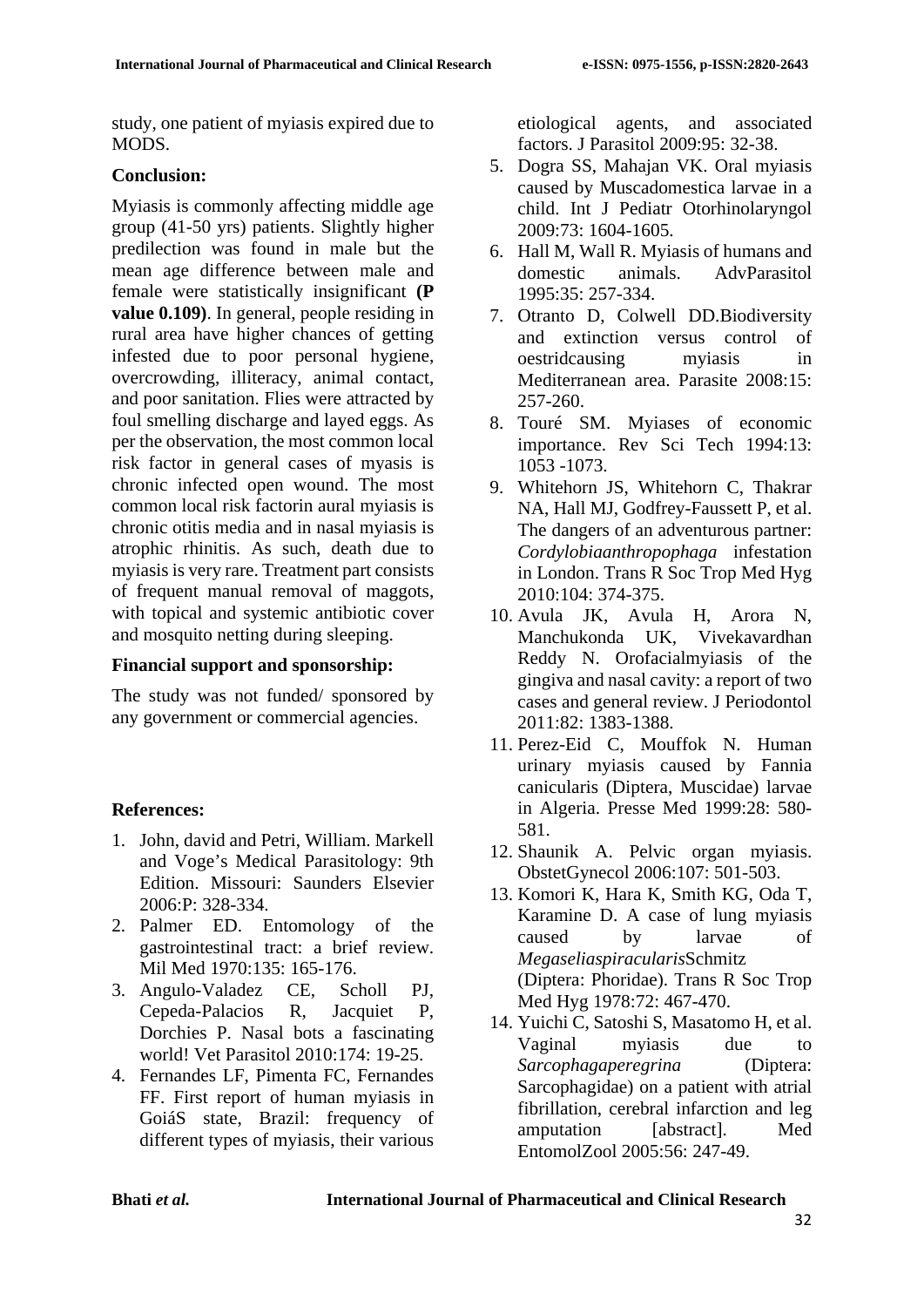- 15. Mumcuoglu I, Akarsu GA, Balaban N, Keles I. Eristalistenax as a cause of urinary myiasis. Scand J Infect Dis 2005:37: 942-943.
- 16. Ogbalu OK, Achufusi TG, Adibe C. Incidence of multiple myiases in breasts of rural women and oral infection in infants from the human warble fly larvae in the humid Tropic-Niger Delta. Int J Dermatol 2006:45: 1069-1070.
- 17. Caumes E, Carrière J, Guermonprez G, Bricaire F, Danis M, et al. Dermatoses associated with travel to tropical countries: a prospective study of the diagnosis and management of 269 patients presenting to a tropical disease unit. Clin Infect Dis 1995:20: 542-548.
- 18. Rossi MA, Zucoloto S. Fatal cerebral myiasis caused by the tropical warble fly, *Dermatobiahominis*. Am J Trop Med Hyg 1973:22: 267-269.
- 19. Delenasaw Y, Worku L, Solomon GS, Helmut K (2007) Human myiasis in an endemic area of Southwestern Ethiopia: Prevalence, knowledge, perceptions and practices. Ethiop J Health Dev 2007:21: 166-172.
- 20. Ghosh T, Nayek K, Ghosh N, Ghosh MK. Umbilical myiasis in newborn. Indian Pediatr 2011:48: 321-323.
- 21. Mielke U. Nosocomial myiasis. J Hosp Infect 1997:37: 1-5.
- 22. Dehecq E, NzunguPN, CailliezJC, Guevart E, Delhaes L, et al. Cordylobiaanthropophaga (Diptera: Calliphoridae) outside Africa: a case of furuncularmyiasis in a child returning from Congo. J Med Entomol 2005:42: 187-192.
- 23. Derraik JG, Heath AC, Rademaker M (2010) Human myiasis in New Zealand: imported and indigenously-acquired cases: the species of concern and clinical aspects. N Z Med J 2010:123: 21-38.
- 24. Dalton SC, Chambers ST. Cutaneousmyiasis due to *Dermatobiahominis*(the human botfly) in a New Zealand traveller returned

from SouthAmerica. N Z Med J 2009:122: 95-99.

- 25. Otranto D, Stevens JR (2002) Molecular approaches to the study of myiasis causing larvae. Int J Parasitol 2002:32: 1345-1360.
- 26. John Smart, Karl Jordan, RJ Whittick, British Museum (Natural History) - 1943- 269 pages A handbook for the identification of insects of medical importance 2007, the university of Michigan, Printed by order of the Trustees of the British Museum, 1943.
- 27. Sesterhenn AM, Pfützner W, BraulkeDM, Wiegand S, Werner JA, et al. Cutaneous manifestation of myiasis in malignant wounds of the head and neck. Eur J Dermatol 2009:19: 64-68.
- 28. Ogugua KO, Achufusi TG, EmeEO, Dorcas SB, Chika HA (2011) Human Myiasis in Neonates and Children of the Niger Delta Wetlands and South-East Nigeria. Journal of Cosmetics, Dermatological Sciences and Applications 2011:1:171-176.
- 29. Ito E, Honda A, Honjo M, et al. Migratory myiasis due to Hypodermabovis [abstract, original in Japanese]. Rinsho Derma 2003:45: 129-131.
- 30. Batista-da-Silva JA, Moya-Borja GE, Queiroz MM. Factors of susceptibility of human myiasis caused by the New World screw-worm, Cochliomyiahominivorax in São Gonçalo, Rio de Janeiro, Brazil. J Insect Sci 2011:11: 14.
- 31. Clyti E, Deligny C, Nacher M, Del Giudice P, Sainte-Marie D, et al. (2008) An urban epidemic of human myiasis caused by Dermatobiahominis in French Guiana. Am J Trop Med Hyg 2008:79: 797-798.
- 32. Cepeda-Palacios R, Scholl PJ. Factors affecting the larvipositional activity of Oestrus ovis gravid females (Diptera: oestridae). Vet Parasitol 2000:91:93- 105.